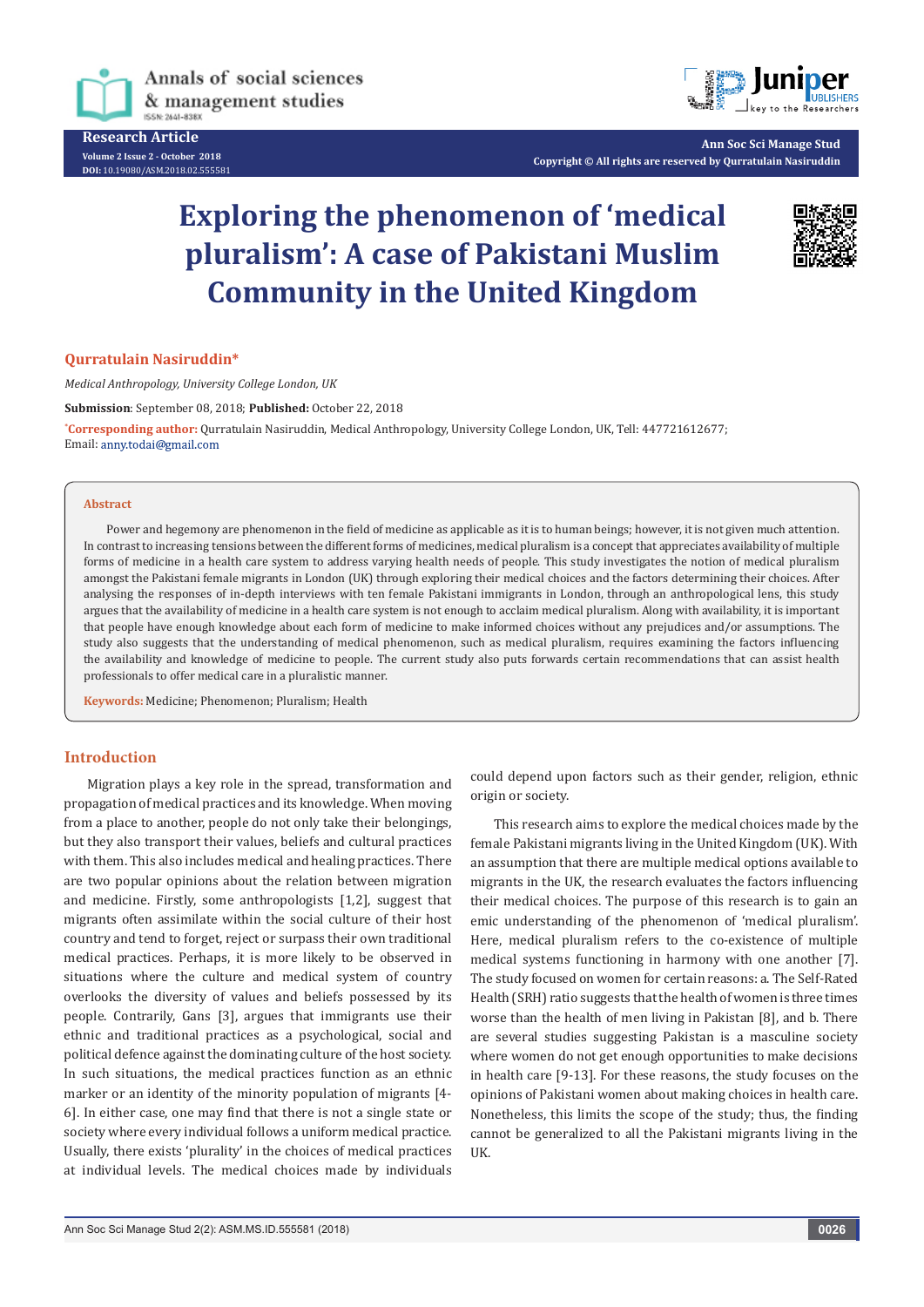The study is carried out on the Pakistani population who have migrated to UK in the last fifteen years and settled in the capital city of the country, London. According to the Census of 2011, the population of Pakistani migrants in the UK is the third largest population comprised of around 482,000 people [14]. London is a home to about half of the international migrants in the UK and the Pakistani population constitutes the second largest non-European migrant community in UK [15]. The total population of Pakistanis living in London represents one-fifth of the national Pakistani population [16].

# **Methodology**

The main data collection tool was in-depth interviews. In total, there were ten participants interviewed in this study. All interviews were semi-structured. Participants were identified through snowball sampling. All the participants were first wave female migrants, which mean that none of their parents or ancestors migrated and settled in the UK. All the research participants got married in Pakistan before moving to the UK. Some participants moved to the UK soon after the marriage as their spouse were already settled in London whereas few travelled with their spouses after marriage for socio-economic reasons. The age of the participants ranges from twenty-six years to forty-five years; and the period of their stay in London range between three to fifteen years.

# **Literature Review**

# **Forms of Medicines**

Medicine, conventionally, is categorized into two broad forms namely biomedicine and traditional medicine. Biomedicine is also referring to as 'western' medicine, 'conventional' medicine, 'modern' medicine and 'allopathy' [6]. Because of its global recognition and usage, it is also called as 'cosmopolitan medicine'. It often constitutes the core component of health systems around the world. Its advancement and progression have enabled the world to restore health quality on a global basis. Conversely, traditional medicine includes a broad range of regional and cultural medical practices. It is also referred to as 'complementary and alternative medicine' when used by non-indigenous people. In the opinion of Kayne [6], traditional medicine can also be referred as folk medicine. However, Csordas [4,5] and Brady [17], refute that folk medicine is different from traditional medicine on the fact that knowledge of folk medicine is transmitted orally and often the healers are not trained. Traditional medicine, unlike folk medicine, could function as a medical system officially and professionally.

# **Traditional medicine in national health policies**

Considering the popularity and demand, many states have incorporated traditional medicine as part of national health systems and policies [18,19]. The World Health Organisation (WHO) reports that there are around 45 countries that already involve traditional medicine in their national health policy while 51countries mentioned to be in the process of developing national policies on traditional medicine [20]. Traditional medicine

can become a part of national health policy in two ways. First, it can be 'integrated' in the national health system. This way, biomedicine and traditional medicine both constitute the content of the training and education of medical practitioners. Secondly, biomedicine and traditional medicine can be treated as 'parallel' but separate forms of medicine under the national health care system. Not always, the two forms of medicine exist in harmony under the state regulation which open discussion on the relation of biomedicine to traditional medicine.

## **Relation of traditional medicine to biomedicine**

There are various opinions about the relation between biomedicine and traditional medicine. According to Kleinman [21] and Ernst [22], the modern medicine and traditional medicine are binary opposites. These two forms of medicine constantly struggle for hegemonic representation in the field of medicine. During this struggle, till now, the traditional medicine is usually marginalized due to its non-scientific nature whereas western medicine is regarded as a learned system of medicine practised by medical experts [22]. Similarly, Baer et al. [23], proposes that biomedicine always enjoys supremacy and extra attention by state comparisons to traditional medicine despite both are allotted official status in national health policies. These opinions got challenge with the emergence of the field of medical anthropology and increasing interest of social scientists in the field of medicine. The ethnographic studies of people brought a realization that, at community level, both medical systems function in harmony; thus, introducing the notion of 'plural medical system' [21,24].

# **Plural Medical System**

Plural medical system, as mentioned, refers to a health system where various forms of medicine operate but each function in correspondence to another [7]. Ramsey [25], mentions that plurality of medicine is not a new phenomenon. Even in the eighteenth and nineteenth centuries, there were a variety of healers practicing French medicine along with elite medical professionals. Likewise, Kleinman [21], found out that a health system is based upon the following three medical sectors: the professional sector, the folk sector and the popular sector. Each sector treats health problems differently. The professional sector consists of medical practitioners whereas the folk sector is comprised of local healers. The third sector, the popular sector, forms the largest sector which includes lay and non-professional ways of healing an illness at home or within the community.

The co-existence of three sectors explains that people do not always seek medical advices from the medical system of the country. It appears that the primary concern of people is to get cured or healed rather considering the official status of a medicine. As a result, people follow different kinds of medicine whereas the state regulates a certain form of medicine. Medical pluralism, on one hand, tends to respect the individual's preferences by offering a variety of medical choices. On the other hand, this pose challenges to a state for the regulation of more than one medical system.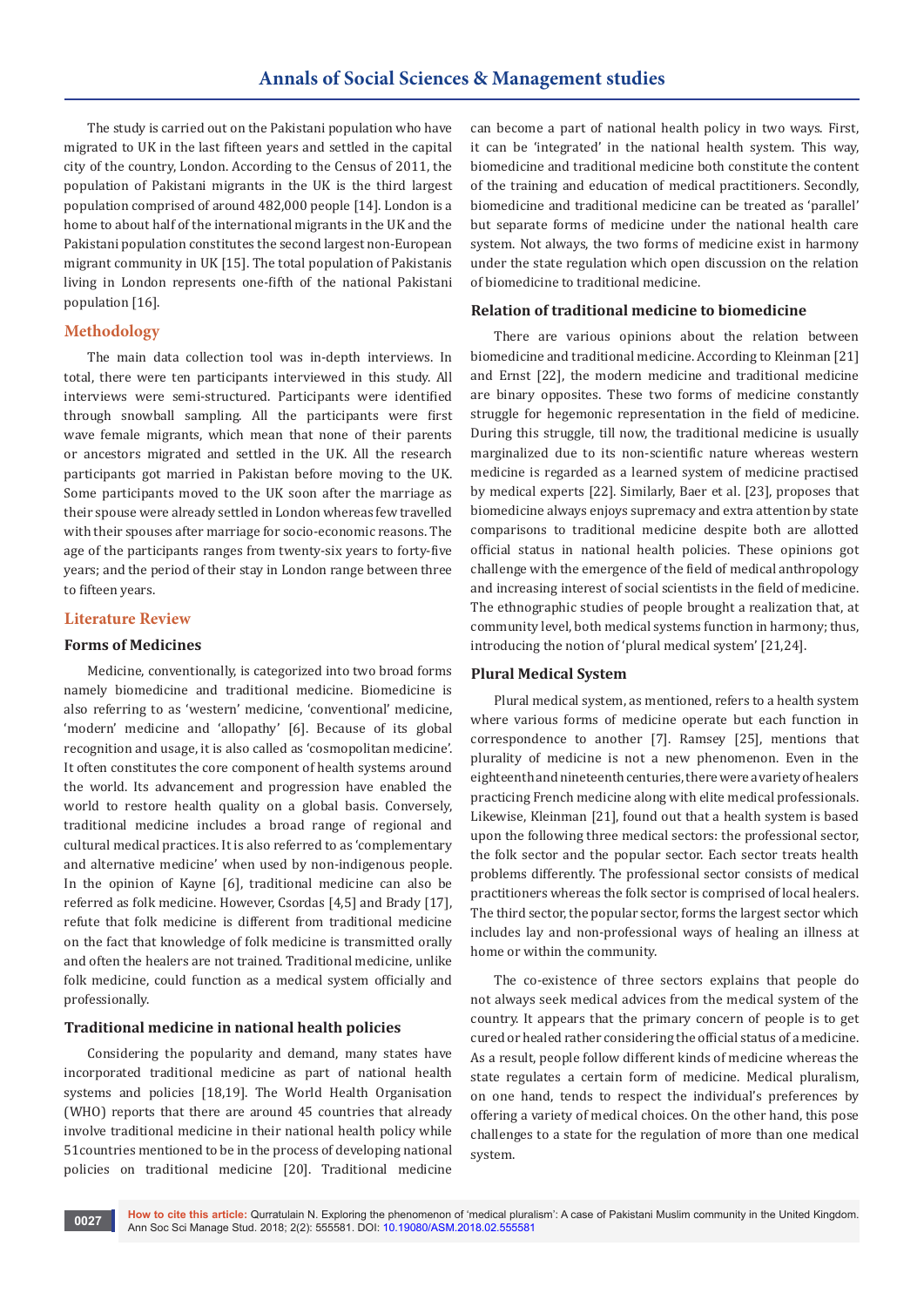There are certain refutations against the concept of medical pluralism. Strathern and Stewart [26], claim that medical pluralism is possible only if all the co-existing medical systems are equally competitive. Nevertheless, it is not the case as biomedicine often takes the central position in a health system whereas traditional medicine complements or supports the function of biomedicine. Ernst [22], argues that the idea of plural medical system overlooks the extensive history and philosophy behind the hegemonic interplay between the two systems. Also, the plurality in medicine endangers to keep a check on various cultural and scientific frameworks and practices on moral grounds. These arguments are further explored in this study. An evaluation of the participant's responses in this study will help to deduce answers of the fore mentioned refutations.

## **Pakistani Muslim Migrants in The United Kingdom**

The United Kingdom (UK), a multi-ethnic country, is a home of around 1.2 million Muslims. The Muslims constitute about 3 percent of the total population of the UK [27]. Most of the Muslims are from South Asia specifically from Pakistan and Bangladesh. At several occasions, such as the establishment of the British Nationality Act 1948, labour shortage in 1960 and the formation of New Common Wealth countries, the South Asians were welcomed by the government of UK for migration. For this reason, one may observe a high population of Pakistanis, Indians and Bangladeshis living in the UK.

Medical choices available to Pakistani migrants in UK. Pakistani migrants are privileged to rejoice the medical facilities provided by the National Health Services (NHS) of UK. It is the most common way of medical treatment that is employed by all the participants of this study. It is identified, through interviews, that every participant seeks medical advice and help from the NHS; however, the level of dependency on the NHS, the time to access NHS and the level of satisfaction of each participant with NHS vary depending upon certain factors which are explored in this study. The other medical options include herbal medicine and folk remedies. None of the participant has tried any other form of traditional medicine; but they have observed its usage among relatives and other family members.

#### **National Health Services (NHS)**

The NHS was established in 1948 with an ambition to provide free medical services to every individual living in the UK. This organisation regulates hospitals, general practitioners (GP), pharmacies and other health care facilities. It is the prime organisation that looks after the health concerns of the population of the whole country. It promises to provide best services to its people and encourage the staff to give compassionate care without any discrimination. In general, every participant expressed an admiration for the NHS [28]. Specially, because NHS services are free of cost and the standards are maintained by the government whereas medicine and healthcare in Pakistan is an out-of-pocket expenditure as the system is poorly managed. Participants were

happy that they did not have to pay for consultation fees and most of the procedures. In addition, none of the participant mentioned that they felt discriminated or mistreated by any staff based on their ethnicity, race, colour or nationality.

However, a concern raised by participants was the unavailability of appointments at the GP. This concern was equally shared by all the participants. Most of the participants think that the reason for delayed care is the insufficient number of staffs resulting unavailability of appointments in GP surgeries and long waiting hours in emergency services at hospitals. The same issue is also voiced by media and public. For instance, Campbell [29], informs that with the shortage of staff, the burden on each employ increases; consequently, they do not attend patients appropriately. The Guardian news (Topping 2013) reported that there are around 300,000 unregulated or unqualified staff working under NHS employed by GPs and Hospital managers on low wages to meet the budget constraints and for gaining profits. As a result, the Care Quality Commission identified that at least one in every ten patients are denied respect and dignity whereas 20 percent of the patients complain about a neglected health care and welfare [29]. Though "the NHS aspires to put patients at the heart of everything it does" (NHS 2013:12); yet the public's verdicts do not match the core principle of the NHS. However, it should be emphasized that the issue of unavailability of appointments is not related to the participants being 'Pakistani' or 'immigrants' rather it's a concern raised by public and the government.

# **Complementary and Alternative Medicine (CAM) in NHS**

As per the study, there are only two forms of CAM which are registered and regulated by the NHS. The practice of chiropractic is regulated by the General Chiropractic Council (GCC) while osteopathy runs under the General Osteopathic Council (GOC). Patients are also referred to the other forms of CAM such as homeopathy, acupuncture and clinical hypnotherapy but such practices are not supervised by the NHS. Nonetheless, the practitioners are expected to hold set standards of qualifications and should be affiliated with an independent regulatory institution. NHS, on its official website under the section of CAM, provides all the terms and conditions for the practitioners for public consultancy. Furthermore, the White Government Paper for the Regulation of Health Professionals in the 21st Century is also available on the website of the General Regulatory Council for Complementary Therapies (GRCCT).

#### **Traditional Medicine as the First Choice of Medicine**

A considerable number of the participants mentioned that traditional medicine is their first choice of medicine. These participants stated that they take biomedicine as a secondary option for the following reasons.

i. Biomedicine is not prioritized because of its known sideeffects.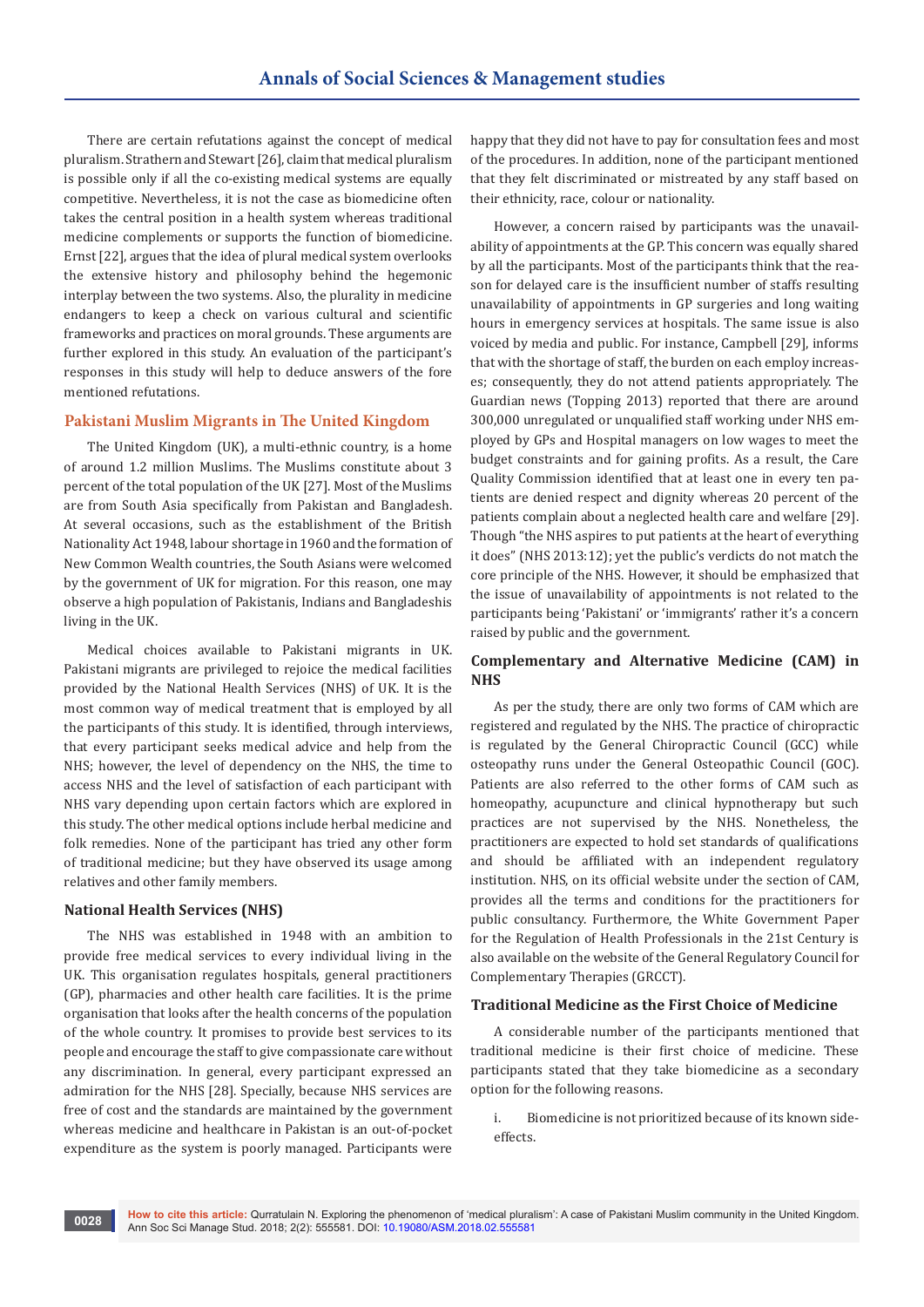ii. Folk medicine specifically based on kitchen items like spices and eatables are non-harmful as they are part of routine life.

iii. There is an unexpected delay in arranging doctor's appointments and seeking medical advices whereas folk and traditional medicines are quick. Following points A and B, it was evident that there is a perception that, unlike biomedicine, traditional medicine does not have adverse effects, whereas there is lack of literature and enough studies to claim traditional medicines as less or not harmful.

## **Limitations of CAM**

The scientific revolution, in the early sixteenth century, introduced advanced forms of medical and surgical practices for the maintenance of quality of health. It is important to note that not every westerner was aware of these forms of medicine; rather it was popular amongst the elite and educated classes of the society [30]. The rest of the population continued the medicine which was traditional and indigenous to them. Hence, there were people in both, the Western and the Eastern parts of the World, unaware of the new forms of medical science and technology.

Later, the western knowledge and science of medicine sprung in all over the world during the colonial period. The coloniser from the West introduced the western medical sciences in colonies. Simultaneously, the coloniser specifically the military and administrators who lived in the colonies learnt about the medicine indigenous to those societies. With the movement of colonial power, these medicines also travelled across the western and eastern blocks of the world [23]. Since, the knowledge and access to the western medicine were limited to the elite class, military and state officials; it received special attention. It underwent constant research and advancement in the western world. Therefore, there is no doubt that doctors and practitioners are more certain about the uses and abuses of biomedicine and, it supports medical treatment where traditional medicine fails to cure.

## **Therapeutic and Adverse Effects of Medicine**

"...that's the best thing about traditional medicine. Even if it does not help you; it won't harm you at all".

The comment made by two of the participants, as mentioned earlier, reflects that their preference of traditional medicine relies on a belief that the medicine does not have any side effect. There are several studies appreciating the therapeutic effects of traditional medicine. For example, the therapeutic effects of herbal medicine in treating cancer are well known [31,32]. Likewise, acupuncture is useful in treating the side-effects of drugs such as chemotherapy, anti-hypertensive and sedatives such as morphine [33-35]. Thus, traditional medicine tends to show a therapeutic effect in most of the cases; and so, it can be a preferable option for most of the participants in this study.

There exists another perception wherein traditional medicine does not have any adverse effect. Beside participants, literature also claims that it is a shared belief that traditional medicine does not have any side effects [36,37]. In addition, in most of the cases, health care providers are also not well-informed about the adverse-effects of traditional medicine used by their patients [38]. Perhaps, for this reason, the World Health Organisation (2000) clearly instructs every health authority to investigate the use of traditional medicine among patients and investigate the details for its legitimacy. Indeed, WHO (2002, 2013) present that the various programs are installed, and guidelines are published to mentor the safe utilisation of CAM.

# **Personal Preferances**

The choices and personal preferences of participants in this study to when to prefer CAM over biomedicine was dependant of very intriguing factors.

i. For most of the participants, they prefer CAM for themselves or their spouses but not children. Children are vulnerable and have weak immune system therefore with less information on the side effects of CAM, parents keep biomedicine as their first choice. Nonetheless, there are studies in medical research on the proven benefits of CAM among pediatric patients [39-41]. In the context of the UK, Posadzki et.al [18], reports that the literature review of the utilisation of CAM suggests that almost half of the UK adults have administrated CAM to their children with elevated level of satisfaction.

ii. Though not always consciously; some of the responses of the participants project that their choice of medicine is associated with their personality type, personal and collective identity. For instance, a person said, "I am actually an 'allopathic person'. I do not try homeopathy or something else. I am kind of person who likes to stick with one thing that suits me". Identifying herself as 'allopathic person' indicates personal association and faith in one form of the medicine over others.

iii. A couple of participants kept their choice of medicine on the availability of information. For every home remedy that their parents suggest, they investigate. If they find enough information than they prefer traditional or folk medicine over biomedicine. By bringing the notion of knowledge and research in the selection of medicine, the general assumption of people that traditional medicine is practised blindly is challenged.

The choice of medicine also depends on an individual's role in the family especially for women. A few participants found traditional and folk remedies very helpful in reducing illnesses and keeping their finances low. A participant said that "I am on the guard. I won't let anyone catch an infection". To keep her family members healthy, she keeps learning and investigating ways to avoid and cure illnesses at home.

# **Culture, Society and Medicine**

A form of medicine, in this study, also came up as a symbol of identity for a group. When a group or a population stay closely tied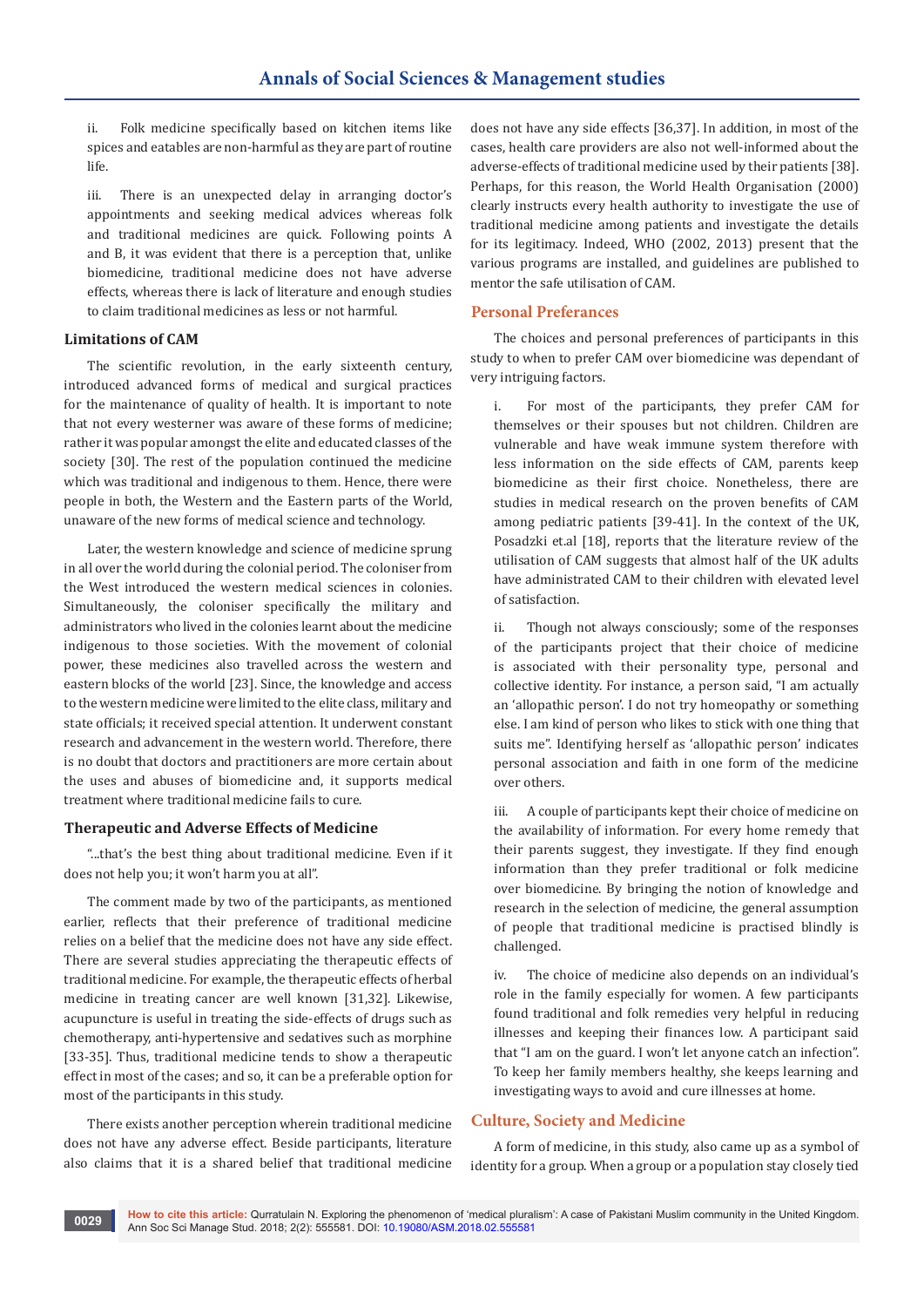to any specific healing practise, it becomes their identity marker [5, 6]. This argument was reflected when quite a few participants mentioned that "traditional medicine is our culture. 'Other' people neither believe in 'our' medicine nor do they understand 'our' illnesses". The process in which people define themselves as part of an 'us' in opposition to a 'them' or an 'other' is called as ethnic identification [42]. People and communities take ownership of their medicine which then gradually turns out to be an ethnic marker for them.

However, the urge of maintaining an identity often becomes in the formation of ethnic boundaries where a group stay collided with the members of own community and separating own community from the other community [43]. If medicine is a way of creating an identity then simultaneously, it may function as a boundary between ethnic groups. At this point, one may debate on the 'cosmopolitanism' of biomedicine against the 'idiosyncrasy' of traditional medicine. This raises a question why do Pakistani migrants not only rely on traditional medicines to uphold their ethnic identity in Western countries such as the UK? Concurrently, a question arises on the role of biomedicine in the promotion of medical pluralism.

The other important factor is the collective medical experiences. The basic unit of Pakistani society is the family rather an individual. It is the duty of the family to look after the well-being of each other (Chaudhry, 1984). Also, as a religious value, Muslims consider it as an obligation to help and support those who are not keeping well. In such circumstance, the first ones to extend their supports are elderly members of the families and their experiences determine the choices of medicines. Also, stories and experiences of illnesses and medical treatments, in such collective societies, travel faster and farther. Most of the participants mentioned that they seek medical advices from their mothers and mothers-in-law back home as their experiences are integral to decide a form of medicine.

## **Gender and The Choice of Medicine**

The maintenance of health of citizens in a country depends upon certain socio-economic and cultural factors. Some of the factors include the extent of poverty, illiteracy, unemployment and insufficient governmental initiatives in the health sector. All these factors are interrelated, and collectively, form a web where a person may find oneself trapped. These factors may affect men and women both. However, in certain societies like Pakistan, women face more challenges than men.

## **Positionality of a Woman in Pakistani Families**

The Self-Rated Health (SRH) ratio between men and women in Pakistan is amongst the worst ratio found globally [8]. The ratio suggests that the health of women is three times worse than the health of men living in Pakistan. As mentioned earlier, the culture of Pakistan is collective. The values and needs of a family are prior to the values and needs of an individual. Extended family systems are common. Women, as daughter-in-law, live with family-in-laws

and look after the need of every member of the family. A woman plays several roles in one time where her life is dedicated to the wellbeing and health of her family members and relatives. She is not autonomous and independent in making decisions [9]. Besides gender differences, the difference of age constricts the autonomy of a woman. Kadir et al. [13], informs that, in Pakistani societies, the influence of mothers-in-law overshadows the decision of husbands and male members of the family specifically in domestic matters. With such complex family structures, Pakistani women seek permission and opinions of other members of family while making any decision, including health care.

# **Autonomy of Women in Decision Making Related to Health Care**

In contradiction to the fore mentioned literature, the Pakistani women who participated in the current study mentioned to take decisions related to family matters on their own. Indeed, they mentioned that their spouses and family members appreciate their role in decision making since they remain occupied with their work and matters outside the house. This imply some underlying factors. To start with, all the participants belonged to Karachi which is a highly urbanised metropolis of Pakistan. Urban locations provide space and opportunities to women where they exercise rights more easily in comparison to rural areas [44]. Even though urban areas also pose certain fears and vulnerabilities due to gender disparity; women enjoy recreational and social life more than women in rural areas. This reason may explain the authority of women in health-related matters. Another factor could be migration to a western country. A sizeable number of studies [45,46], suggest that migration plays a vital role in transforming the socio-cultural including health behaviours of migrants. The social behaviors mainly change when couples or families move from a rural or a developing to an urban or a developed country respectively. Perhaps, the purpose behind adapting new culture could be adjustment in the host society; but it does transform their health behaviors [47-49].

## **Conclusion**

Medicine is not a novel need of the human being as it has always been in function to freed people from illnesses and diseases. However, its form and politics is ever changing. With the advent of each civilisation, there are some advancement in the approaches, learning and practices of medicine. The social processes such as migration have helped these civilisations to exchange, borrow and appropriate medical knowledge and practices in their contexts. This way medical field is getting pluralist. Nonetheless, the disequilibrium of power between medical systems challenges the idea of pluralism. Each medicine tries to seize its place in the society and to overtake the hegemony of others. In current time, biomedicine dominates the status of traditional medicine at state level; however, both forms of medicine together are addressing the medical needs and demands of people. Though medical pluralism increases the medical choices and options for people; there are certain consequences which need to be regulated either by global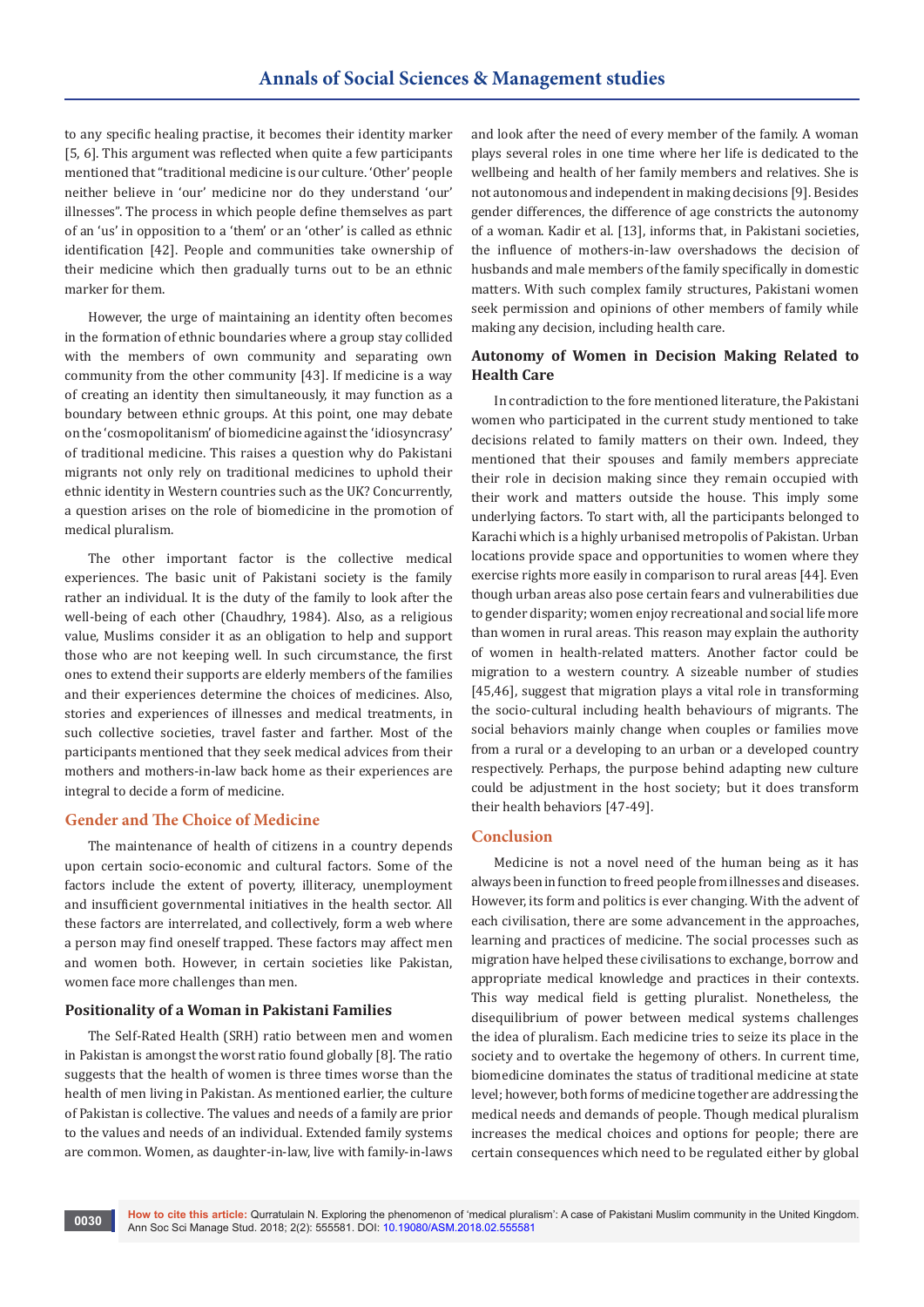health agencies such as the World Health Organisation or national health systems. People living in the UK, including migrants, are free to choose any form of medicine.

However, if medical pluralism is the liberty of selecting a medicine; then unfortunately, there is not enough attention and efforts at state level in developed countries like UK where knowledge on CAM is equally available, well-researched and confidently presented to people as biomedicine. There is no way to determine individual's choice of a medicine; therefore, the best and safe practices is to expand information and knowledge on all forms of medicines so that choices are made wisely and without hesitation. This will also increase the affordability, accessibility and satisfaction of individuals on healthcare services.

#### **References**

- 1. Berry JW, Trimble JE, Olmedo EL (1986) Assessment of acculturation. In WJ Lonner, JW Berry (Eds.), Cross-cultural research and methodology series. California: Sage Publications, USA, 8: 291-324.
- 2. [Palinkas LA, Pickwell SM \(1995\) Acculturation as a risk Factor for](https://www.ncbi.nlm.nih.gov/pubmed/7660177)  [Chronic Disease Among Cambodian Refugees in the United States.](https://www.ncbi.nlm.nih.gov/pubmed/7660177)  [Social Science Medicine 40\(12\): 1643-1653.](https://www.ncbi.nlm.nih.gov/pubmed/7660177)
- 3. [Herbert J Gans \(1979\) Symbolic Ethnicity: The Future of Ethnic Groups](https://www.tandfonline.com/doi/abs/10.1080/01419870.1979.9993248)  [and Cultures in AMERICA. Ethnic and Racial Studies 2\(1\): 1-20.](https://www.tandfonline.com/doi/abs/10.1080/01419870.1979.9993248)
- 4. Thomas J, Csordas (1990) Embodiment as a Paradigm for Anthropology. Ethos 18(1): 5-47.
- 5. Csordas TJ (2002) Body/Meaning/Healing. Palgrave, Macmillan, UK.
- 6. Kayne SB (2009) Introduction to Traditional Medicine. Traditional Medicine: A Global Perspective (Kayne, ed.). Pharmaceutical Press, London, UK, p. 1–24.
- 7. Joralemon D (1999) Exploring Medical Anthropology. Reno: Allyn & Bacon, France.
- 8. Ahmad K, Jafar T, Chaturvedi N (2005) Understanding gendered influences on women's reproductive health in Pakistan: Moving beyond the autonomy paradigm. BioMed Central Public Health 5:51.
- 9. [Mumtaz Z, Salway S \(2009\) Understanding Gendered Influences](https://www.ncbi.nlm.nih.gov/pubmed/19232810)  [on Women's Reproductive Health in Pakistan: Moving Beyond the](https://www.ncbi.nlm.nih.gov/pubmed/19232810)  [Autonomy Paradigm. Social Sciences and Medicine 68\(7\): 1349-1356.](https://www.ncbi.nlm.nih.gov/pubmed/19232810)
- 10. [Saleem S, Bobak M \(2005\) Women's autonomy, education and](https://www.ncbi.nlm.nih.gov/pmc/articles/PMC1277848/)  [contraception use in Pakistan: A national study. Reproductive Health](https://www.ncbi.nlm.nih.gov/pmc/articles/PMC1277848/)   $2 \cdot 8$
- 11. [Rahman A \(2004\) Mothers' mental health and infant growth: a](https://www.ncbi.nlm.nih.gov/pubmed/14678308)  [case–control study from Rawalpindi, Pakistan. Child: Care, Health &](https://www.ncbi.nlm.nih.gov/pubmed/14678308)  [Development 30\(1\): 21–27.](https://www.ncbi.nlm.nih.gov/pubmed/14678308)
- 12. [Shaikh BT, Hatcher J \(2005\) Health Seeking Behaviour and Health](https://www.ncbi.nlm.nih.gov/pubmed/15590705)  [Service Utilization in Pakistan: Challenging the Policy Makers. Journal](https://www.ncbi.nlm.nih.gov/pubmed/15590705)  [of Public Health 27\(1\): 49-54.](https://www.ncbi.nlm.nih.gov/pubmed/15590705)
- 13. [Kadir M, Fikree F, Khan A, Sajan F \(2003\) Do mothers-in-law matter?](https://www.ncbi.nlm.nih.gov/pubmed/14621251)  [Family dynamics and fertility decision-making in urban squatter](https://www.ncbi.nlm.nih.gov/pubmed/14621251)  [settlements of Karachi, Pakistan. Journal of biosocial science 35\(4\):](https://www.ncbi.nlm.nih.gov/pubmed/14621251)  [545-558.](https://www.ncbi.nlm.nih.gov/pubmed/14621251)
- 14. Rienzo C, Vargas-Silva (2012) Migrants in the UK: An overview. Migration Observatory Briefing. University of Oxford, Oxford, England.
- 15. National Health Services (2018) The National Health Survey. Office for National Statistics, UK.
- 16. Piggott G (2005) 2001 Census Profiles: Pakistanis in London. Data Management and Analysis Group, London, UK.
- 17. Brady E (2001) Integrating Personal Health Belief Systems. Healing Logics. Logan: Utah State University Press, US, pp. 115–128.
- 18. [Posadzki P, Watson LK, Ernst E \(2013\) Adverse effects of herbal](https://www.ncbi.nlm.nih.gov/pubmed/23472485)  [medicines: an overview of systematic reviews. Clinical Medicine 13\(1\):](https://www.ncbi.nlm.nih.gov/pubmed/23472485)  [7-12.](https://www.ncbi.nlm.nih.gov/pubmed/23472485)
- 19. [Smith \(2009\) Some traditional umbilical cord care practices in](https://www.ncbi.nlm.nih.gov/pubmed/19824251)  [developing countries. Midwifery Today International 91: 12-13.](https://www.ncbi.nlm.nih.gov/pubmed/19824251)
- 20. World Health Organization (2002) Traditional Medicine Growing Needs and Potential. Traditional Medicine. WHO Policy Perspectives in Medicine. World Health Organisation, Geneva, Europe.
- 21. Kleinman A (1980) Patients and Healers in the Context of Culture: An Exploration of the Borderland Between Anthropology, Medicine, and Psychiatry. University of California Press, Berkeley, US.
- 22. Ernst W (2002) Plural Medicine, Tradition and Modernity, 1800-2000. Ernst (Ed.), Routledge, London, UK.
- 23. Baer HA, Singer M, Susser I (2003) Medical Anthropology and the World System (2nd edn). Westport: Praeger Publishers, UK.
- 24. Foster GM (1976) Disease Etiologist in Non-Western Medical Systems. American Anthropologist 78(4): 773-782.
- 25. Ramsey M (1988) Medical Pluralism in early modern France. Medical Pluralism: Past-Present-Future (Robert Jutt. Ed.). Franz Steiner Verlag, Berlin, Germany. pp. 57-80.
- 26. Strathern A, Stewart PJ (1999) Curing and Healing: Medical Anthropology in Global Perspective. Carolina Academic Press, Virginia, US.
- 27. Change Institute (2009) The Indian Muslim Community in England Understanding Muslim Ethnic Communities. London: Communities and Local Government, UK.
- 28. National Health Services (2015) The NHS Constitution for England. Department of Health and Social Care, UK.
- 29. Campbell D (2013) Shortage of hospital beds and staff 'forcing patients to sleep in corridors. London: The Guardian News, UK.
- 30. Nutton V (2003) Medicine (CT). Leiden, Koninklijke Brill NV, Europe.
- 31. [Meng QX \(2013\) Ethnopharmacological and bioactivity](https://www.ncbi.nlm.nih.gov/pubmed/23623820)  [guided investigation of five TCM anticancer herbs. Journal of](https://www.ncbi.nlm.nih.gov/pubmed/23623820)  [Ethnopharmacology 148\(1\): 229-238.](https://www.ncbi.nlm.nih.gov/pubmed/23623820)
- 32. [Jeong SJ, \(2011\) Are there new therapeutic options for treating lung](https://www.ncbi.nlm.nih.gov/pubmed/22032843)  [cancer based on herbal medicines and their metabolites? Journal of](https://www.ncbi.nlm.nih.gov/pubmed/22032843)  [Ethnopharmacology 138\(3\):652-661.](https://www.ncbi.nlm.nih.gov/pubmed/22032843)
- 33. [Salmon J, \(2013\) Evaluation of an acupuncture service in oncology.](https://www.cambridge.org/core/journals/journal-of-radiotherapy-in-practice/article/evaluation-of-an-acupuncture-service-in-oncology/B89584ABB096A9EED8E36AB8FC01CAAC)  [Journal of Radiotherapy in Practise 12 \(1\): 39-55.](https://www.cambridge.org/core/journals/journal-of-radiotherapy-in-practice/article/evaluation-of-an-acupuncture-service-in-oncology/B89584ABB096A9EED8E36AB8FC01CAAC)
- 34. [Cevik C, Iseri S \(2013\) The effect of acupuncture on high blood pressure](https://www.ncbi.nlm.nih.gov/pubmed/23724695)  [of patients using antihypertensive drugs. Acupuncture and Electro-](https://www.ncbi.nlm.nih.gov/pubmed/23724695)[Therapeutics Research 38\(1-2\): 1-15.](https://www.ncbi.nlm.nih.gov/pubmed/23724695)
- 35. [Jiang \(2011\) Anti-inflammatory effects of electroacupuncture in the](https://www.ncbi.nlm.nih.gov/pubmed/21849797)  [respiratory system of a symptomatic amyotrophic lateral sclerosis](https://www.ncbi.nlm.nih.gov/pubmed/21849797)  [animal model. Neuro-Degenerative Diseases 8\(6\): 504-514.](https://www.ncbi.nlm.nih.gov/pubmed/21849797)
- 36. Mathew (2013) Self-Reported Use of Complementary and Alternative Medicine among the Health Care Consumers at a Tertiary Care Center in Ajman, United Arab Emirates. Annals of Medicine and Health Science Research 3(2): 215-219.
- 37. [Marian F \(2008\) Patient Satisfaction and Side Effects in Primary Care:](https://www.ncbi.nlm.nih.gov/pubmed/18801188)  [An observational Study Comparing Homeopathy and conventional](https://www.ncbi.nlm.nih.gov/pubmed/18801188)  [Medicine. International Society for Complementary Medicine Research](https://www.ncbi.nlm.nih.gov/pubmed/18801188)  [8: 25.](https://www.ncbi.nlm.nih.gov/pubmed/18801188)
- 38. [Lanski SL, Greenwald M, Perkins A, Simon HK \(2003\) Herbal Therapy](https://www.ncbi.nlm.nih.gov/pubmed/12728075)  [uses in a Paediatric Emergency Department Population: Expect the](https://www.ncbi.nlm.nih.gov/pubmed/12728075)  [Unexpected. Paediatrics 111\(5\): 981–985.](https://www.ncbi.nlm.nih.gov/pubmed/12728075)